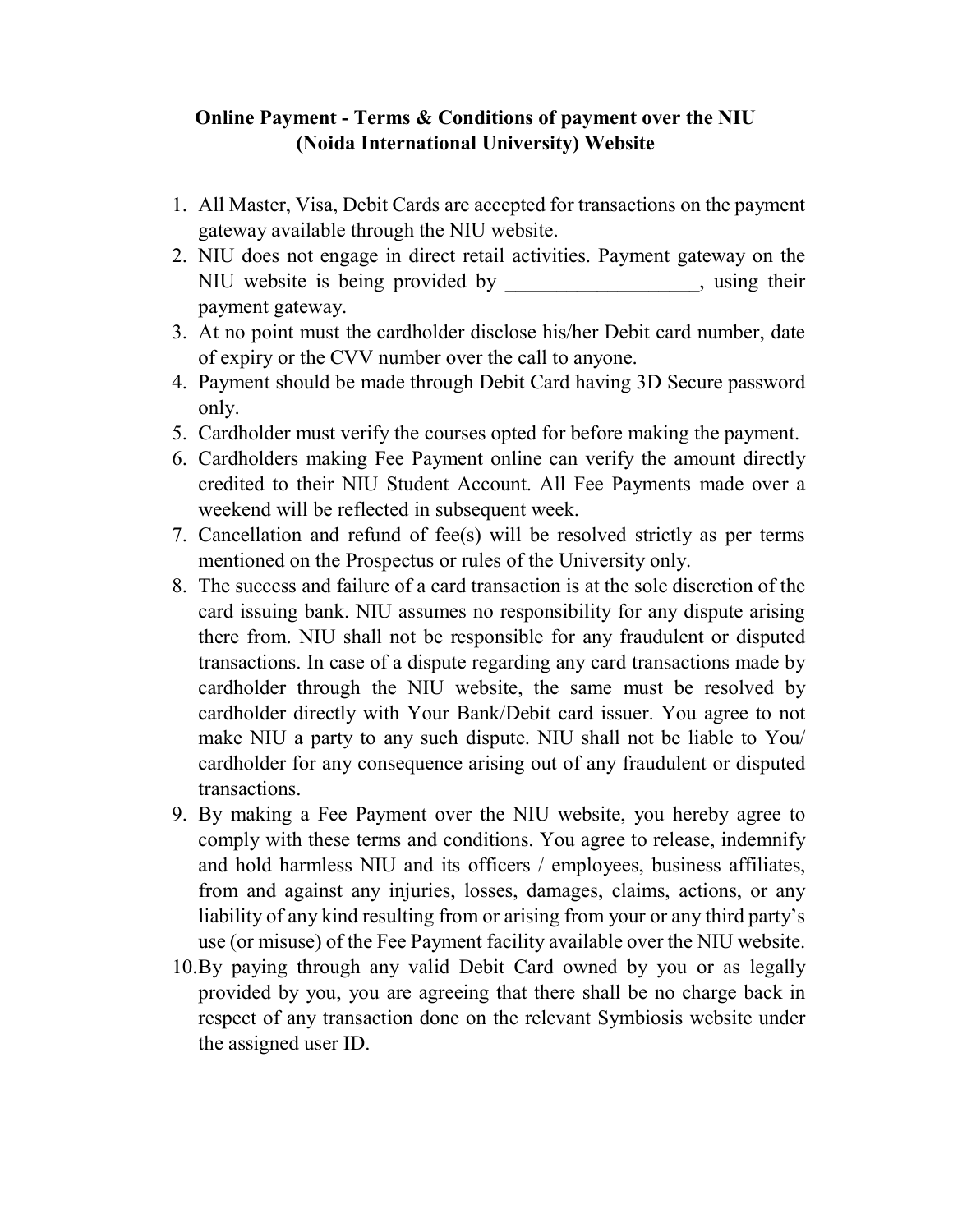11.NIU reserves the right at any time, without prior notice, to add or vary all or any of these terms and conditions or to replace, wholly or in part this Fee Payment facility or to withdraw it completely.

## Student Undertaking

- 12.All students seeking admission to NIU programs and paying fees online must carefully read the Prospectus and website and further agree to abide by the rules and regulations of the Institute before making online fees transaction and it is understood that a student engaging in online fees transaction has read and understood the rules & regulations.
- 13.Students submitting admission/application form to any program/course at NIU must read the rules and policies related to provisional admission, cancellation of admission and refund of fees and disclaimers before making online fees transaction and it is understood that a student engaging in online fees transaction has read and understood the rules & regulations.
- 14.Students, who have been granted admission on a provisional basis, are also required to pay Program Fees as per the prescribed fee installment timeline.

### Cancellation of Admission

- 15.It is the sole responsibility of the student to pay all prescribed fees as per the timelines mentioned in the prospectus for the program in which he/she has enrolled. If a student fails to pay the fees as per the timelines, then in such a case, his/her admission shall stand cancelled.
- 16.Failure to pay complete program fees as per the prescribed deadline will result in cancellation of admission.
- 17.A student, with admission cancelled by NIU due to non-compliance of eligibility or non-payment of program fees within the prescribed timeline, will not be eligible for any refund of the program fees and any such request will not be entertained.
- 18.NIU is not liable to refund any excess/unidentified fee(s) paid by the student towards program/course/examination or any other fees. Such excess fees may be utilized for any other applicable services (as allowed by NIU) by the student in the same financial year subject to the Director's approval.
- 19.Late admissions will not be eligible for any kind of refund or change of Program/Specialisation. Late admissions are not eligible for any installments or extension in program fee deadline.